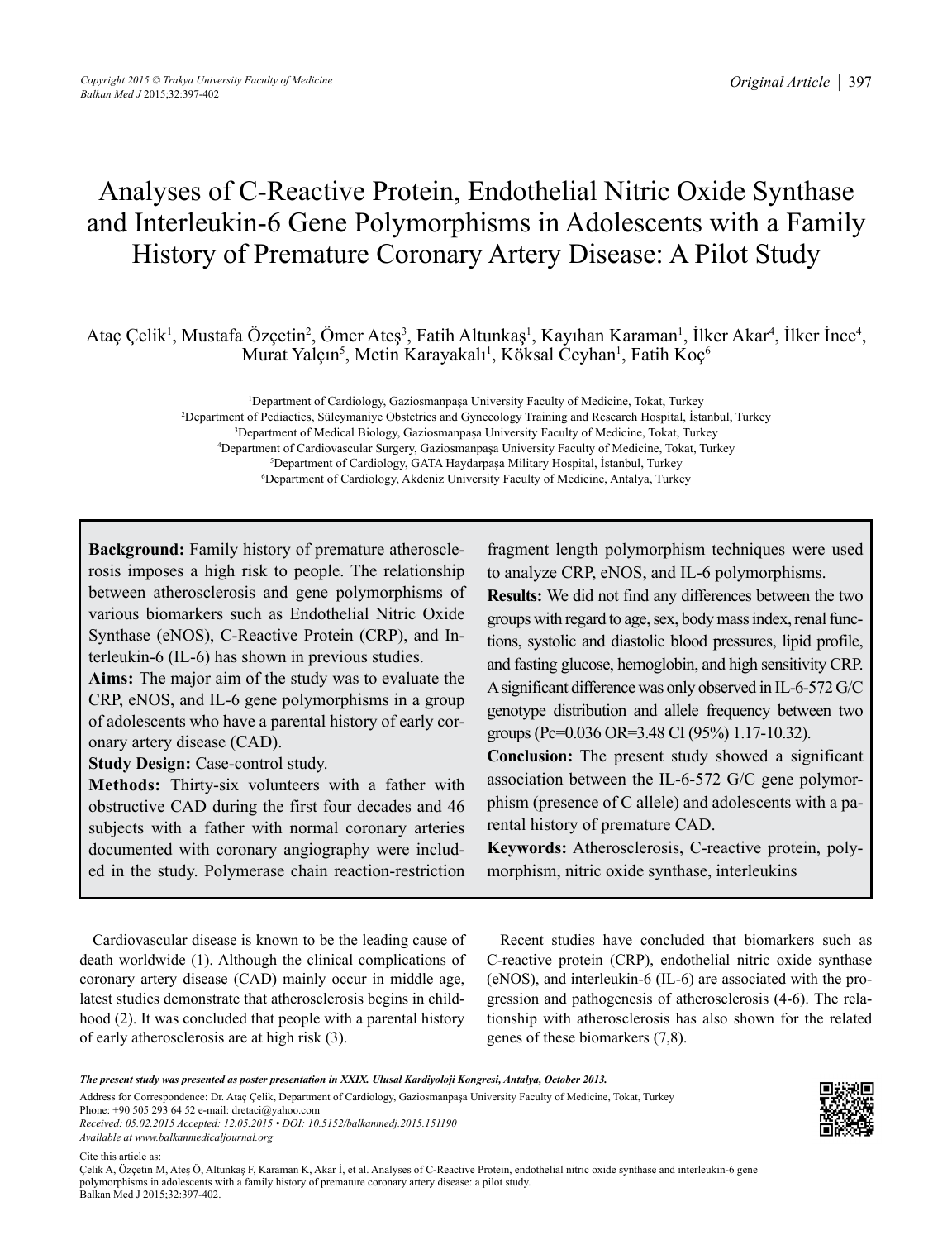It is mandatory to create noninvasive tools to understand early arterial disease and characterize increased cardiovascular risk in the young population (9). We have recently shown that carotis stiffness index but not pulse wave velocity and carotis intima-media thickness might be useful in order to examine subclinical atherosclerosis in adolescents with a parental history of premature CAD (10). The major aim of the present study was to evaluate the CRP, eNOS, and IL-6 gene polymorphisms in adolescents at risk because of their family history of premature CAD.

#### **MATERIALS AND METHODS**

#### **Study population**

The study population was enrolled from our pediatric outpatient clinic. We determined adolescents who have a father with a history of CAD. The fathers of 146 of these subjects had undergone coronary evaluation with angiography during the first four decades. All of the coronary angiograms belonging to fathers of the study subjects were visually reviewed. At least one coronary lesion >2 mm in length and >50% narrowing in diameter was defined as obstructive CAD. Of the 146 subjects, 62 refused to join to the study, 36 had a father with obstructive CAD, and 46 had a father with normal coronary arteries. One of the volunteers was a smoker and one was on anti-lipidemic therapy; they were excluded from the study.

The weight and height of the subjects were measured using a standardized technique; body mass index (BMI) was computed as body weight divided by the square of body height (kg/m2 ). Blood pressure was measured in subjects by one investigator using a validated protocol.

This study was performed in a single center. Study examinations were carried out by the cardiology and pediatric clinic. Ethics approval was obtained from the ethics committee at our institution and written informed consent was taken from the guardians of the volunteers.

# **Biochemical analysis**

Blood samples for glucose level, high density lipoprotein cholesterol (HDL-C), triglycerides, low density lipoprotein cholesterol (LDL-C), and total cholesterol were obtained after 12 hours of fasting.

The high sensitivity CRP (hs-CRP) was measured by an immuno-turbidometric method (Cobas 6000, Roche Diagnostics, Mannheim, Germany) in our hospital laboratory. Volunteers with hs-CRP values over 8.6 mg/L were excluded from the analyses due to acute inflammation, as previously recommended (11).

**TABLE 1.** Primers and enzymes used for polymerase chain reaction

|                                | Primers                                                                           | RFLP<br>Enzymes |
|--------------------------------|-----------------------------------------------------------------------------------|-----------------|
| <b>CRP</b>                     | Forward 5'-CCCTTCAGTCCTAATGTCC-3'<br>+1444C/T_Reverse 5'-GCTCTTGCCTTATGAGTTTT-3'  | HpyCH4<br>Ш     |
| NOS <sub>3</sub><br>-786 T/C   | Forward 5'-TGGAGAGTCCTGGTGTACCCCA-3'<br>Reverse 5'-GCCTCCACCCCCACCCTGTC-3'        | Msp I           |
| $\Pi$ -6                       | Forward 5'-CGGTGAAGAATGGATGACCT-3'<br>-1363G/T Reverse 5'-AAACCAGACCCTTGCACAAC-3' | Taq I           |
| $\Pi$ -6                       | Forward 5'-CAGCAGCCAACCTCCTCTAA-3'<br>-597 G/A Reverse 5'-CCAAGCCTGGGATTATGAAG-3' | Fok I           |
| $\Pi$ -6<br>$-572$ G/C         | Forward 5'-CAGCAGCCAACCTCCTCTAA-3'<br>Reverse 5'-CCAAGCCTGGGATTATGAAG-3'          | <b>BsrB-I</b>   |
| $\Pi$ -6<br>$-174 \text{ G/C}$ | Forward 5'TTGTCAAGACATGCCAAAGTGCGGAG-3'<br>Reverse 5'-GTGCAATGTGACGTCCCTTAGCAT-3' | <b>BseL-L</b>   |
| $II - 6$                       | Forward 5'-GCCAGTGATCCACAGAAACAA-3'<br>+2954G/C Reverse 5'-AGCTACTGGTGGCCAACGC-3' | BstU-I          |

RFLP: restriction fragment length polymorphism; CRP: c-reactive protein; NOS: nitric oxide synthase; IL-6: interleukin-6

#### **Molecular analysis**

DNA was isolated from venous blood samples. CRP +1444C/T, NOS 3 -786T/C, IL-6 -1363G/T, IL-6 -597 G/A, IL-6 -572 G/C, IL-6 -174 G/C, and IL-6 +2954G/C polymorphisms were analyzed by the polymerase chain reactionrestriction fragment length polymorphism technique with the following primers and enzymes. (Table 1).

### **Statistical analysis**

A validated statistical program was used to analyze variables (SPSS version 15.0, Chicago, IL, USA). The Kolmogorov-Smirnov test was used to define normality. The normally distributed independent variables between two groups were compared with two independent sample t-test and the non-normally distributed independent variables between two groups were compared with Mann-Whitney U Test. Non-normally distributed continuous data were presented as median and IQR [quartile l to quartile 3] and normally distributed continuous variables were expressed as mean±standard deviation (SD). A chi-square test was used to analyze the categorical data and expressed as numbers and percentages. p values over 0.05 were accepted as statistically significant. Significant values were corrected with multiple testing (Bonferroni correction; Pc).

#### **RESULTS**

The age, sex, BMI, lipid profile, renal functions, systolic and diastolic blood pressures, fasting glucose, hemoglobin,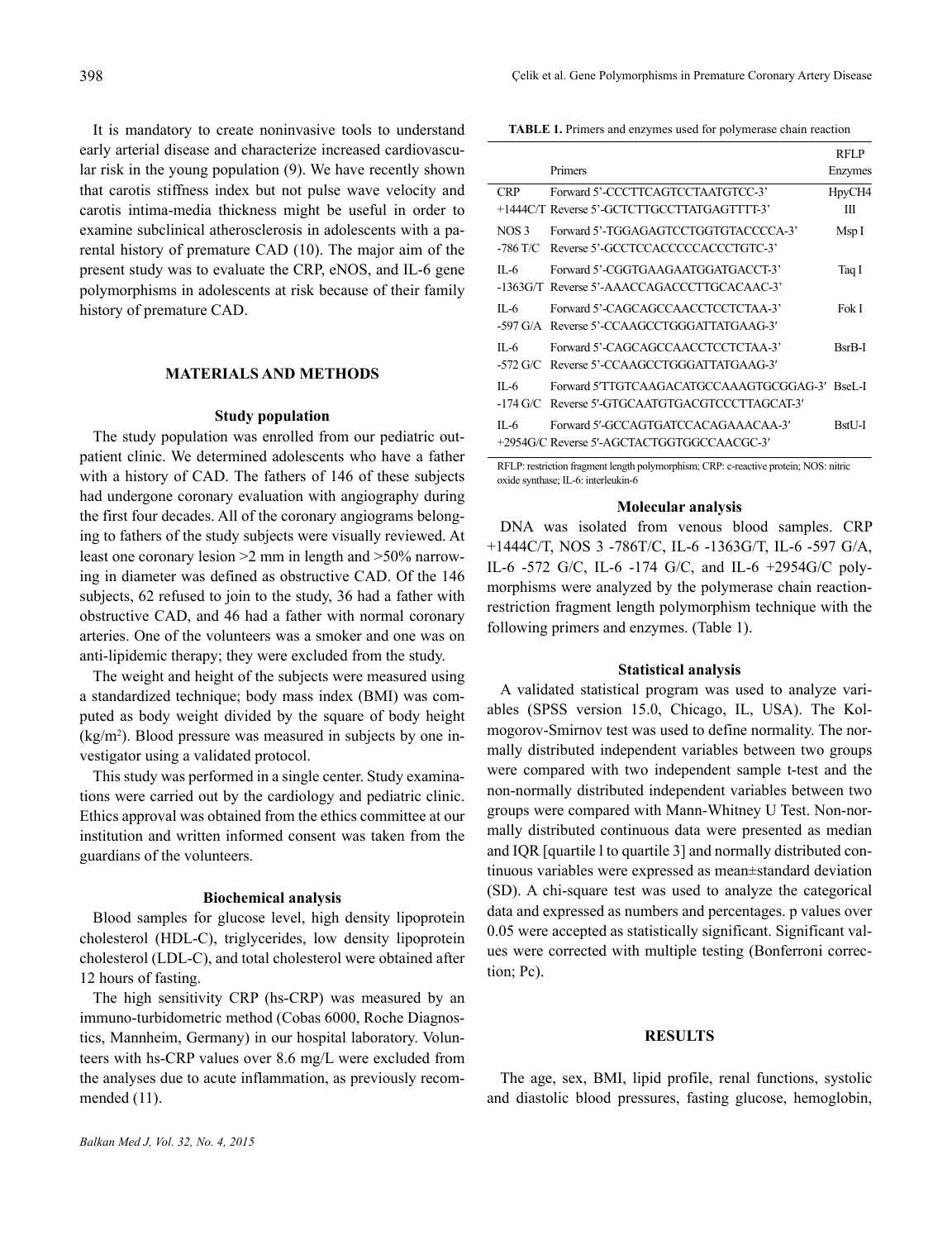**TABLE 2.** Baseline characteristics and laboratory findings of the study groups

|                                            | Control           | Risky                                 |       |
|--------------------------------------------|-------------------|---------------------------------------|-------|
|                                            | group             | group                                 | p     |
| Variables                                  | $(n=46)$          | $(n=36)$                              | value |
| Age (years)                                | $13.91 \pm 1.31$  | $14.56 \pm 1.73$                      | 0.060 |
| Gender (Male)                              | 26(57)            | 20(56)                                | 0.930 |
| Body mass index $(kg/m2)$                  | 19.78 ± 3.25      | $20.29 \pm 3.59$                      | 0.500 |
| Systolic blood pressure (mmHg)             | 111.85 ± 12.75    | $113.31 \pm 14.73$                    | 0.633 |
| Diastolic blood pressure (mmHg)            | $69.46 \pm 8.11$  | 72.44±9.10                            | 0.121 |
| White blood cell $(x10^3/1)$               | $8.20 \pm 2.71$   | $7.71 \pm 2.43$                       | 0.450 |
| Hemoglobin $(g/dL)$                        | $12.35 \pm 0.85$  | $12.31 \pm 1.25$                      | 0.899 |
| Fasting glucose (mg/dL)                    | $87.63 \pm 9.91$  | $90.27 \pm 9.19$                      | 0.275 |
| Creatinine (mg/dL)                         | $0.49 \pm 0.11$   | $0.51 \pm 0.13$                       | 0.644 |
| Uric acid $(mg/dL)$                        | $3.25 \pm 0.72$   | $3.36 \pm 1.10$                       | 0.649 |
| Total cholesterol (mg/dL)                  | 156.76±27.62      | $165.12 \pm 35.60$                    | 0.403 |
| Triglyceride (mg/dL)                       | 112.35 ± 55.16    | 104.91±48.44                          | 0.626 |
| $LDL-C$ (mg/dL)                            | 84.23±22.26       | 93.76±32.30                           | 0.282 |
| $HDL-C$ (mg/dL)                            | $63.65 \pm 13.41$ | 56.55±14.95                           | 0.106 |
| Erythrocyte sedimentation<br>rate $(mm/h)$ | $7.00\pm3.10$     | $6.76 \pm 5.65$                       | 0.874 |
| $hs-CRP$ (mg/L)                            |                   | $0.46$ [0.24-1.62] $0.36$ [0.23-0.75] | 0.582 |

LDL-C: low-density lipoprotein cholesterol; HDL: high-density lipoprotein cholesterol; hs-CRP: high sensitivity C-reactive protein

Data are shown as n (%), mean±SD, and median [IQR].

**TABLE 3.** Distribution of genotype and allele frequencies and odds ratios and 95% confidence intervals of the atherosclerosis risk among CRP, eNOS, and IL-6 polymorphisms

| Locus         | Control<br>group<br>$(n=46)$ | Risky<br>group<br>$(n=36)$ | p(Pc)<br>value | Odds ratios<br>(CI) 95% |
|---------------|------------------------------|----------------------------|----------------|-------------------------|
| CRP+1444 C/T  |                              |                            |                |                         |
| Genotypes     |                              |                            | 0.585          |                         |
| C/C           | 24(52.2)                     | 16 (44.4)                  |                |                         |
| C/T           | 19(41.3)                     | 19(52.8)                   |                |                         |
| T/T           | 3(6.5)                       | 1(2.8)                     |                |                         |
| Alleles       |                              |                            | 0.390          | $1.10(0.56-2.18)$       |
| C             | 67(72.8)                     | 51 (70.8)                  |                |                         |
| T             | 25(27.2)                     | 21(29.2)                   |                |                         |
| eNOS -786 T/C |                              |                            | 0.502          |                         |
| Genotypes     |                              |                            |                |                         |
| T/T           | 28(60.9)                     | 18(50.0)                   |                |                         |
| T/C           | 11(23.9)                     | 13(36.1)                   |                |                         |
| C/C           | 7(15.2)                      | 5(13.9)                    |                |                         |
| Alleles       |                              |                            | 0.255          | $1.26(0.64-2.46)$       |
| T             | 67(72.8)                     | 49(68.1)                   |                |                         |
| C             | 25(27.2)                     | 23(31.9)                   |                |                         |
| IL-6-1363 G/T |                              |                            | 0.924          |                         |
| Genotypes     |                              |                            |                |                         |
| G/G           | 41(89.1)                     | 32(88.8)                   |                |                         |
| G/T           | 4(8.7)                       | 4(11.1)                    |                |                         |
|               |                              |                            |                |                         |

| T/T            | 1(2.2)    | 0(0.0)    |                      |                   |
|----------------|-----------|-----------|----------------------|-------------------|
| Alleles        |           |           | 0.408                | $0.84(0.23-3.08)$ |
| G              | 86 (93.5) | 68 (94.4) |                      |                   |
| T              | 6(6.5)    | 4(5.6)    |                      |                   |
| IL-6-597 G/A   |           |           | 0.922                |                   |
| Genotypes      |           |           |                      |                   |
| G/G            | 29(63.0)  | 24(66.6)  |                      |                   |
| G/A            | 15(32.6)  | 11(30.5)  |                      |                   |
| A/A            | 2(4.3)    | 1(2.8)    |                      |                   |
| Alleles        |           |           | 0.343                | $0.85(0.39-1.85)$ |
| G              | 73 (79.3) | 59 (81.9) |                      |                   |
| A              | 19(20.7)  | 13(18.1)  |                      |                   |
| IL-6-572 G/C   |           |           | 0.012                |                   |
| Genotypes      |           |           | (0.036)              |                   |
| G/G            | 42 (91.3) | 25(69.4)  |                      |                   |
| G/C            | 3(6.5)    | 10(27.8)  |                      |                   |
| C/C            | 1(2.2)    | 1(2.8)    |                      |                   |
| Alleles        |           |           | $0.012$<br>$(0.024)$ | 3.48 (1.17-10.32) |
| G              | 87 (94.5) | 60(83.3)  |                      |                   |
| $\overline{C}$ | 5(5.4)    | 12(16.6)  |                      |                   |
| IL-6-174 G/C   |           |           | 0.949                |                   |
| Genotypes      |           |           |                      |                   |
| G/G            | 29(63.0)  | 24 (66.6) |                      |                   |
| G/C            | 16(34.8)  | 12(33.3)  |                      |                   |
| C/C            | 1(2.2)    | 0(0.0)    |                      |                   |
| Alleles        |           |           | 0.322                | $0.82(0.37-1.83)$ |
| G              | 74 (80.4) | 60(83.3)  |                      |                   |
| $\mathcal{C}$  | 18 (19.6) | 12(16.6)  |                      |                   |
| IL-6+2954 G/C  |           |           | 0.314                |                   |
| Genotypes      |           |           |                      |                   |
| G/G            | 42 (91.3) | 34 (94.4) |                      |                   |
| G/C            | 4(8.7)    | 2(5.6)    |                      |                   |
| C/C            | 0(0)      | 0(0.0)    |                      |                   |
| Alleles        |           |           | 0.318                | $0.63(0.11-3.49)$ |
| G              | 88 (95.7) | 70 (97.2) |                      |                   |
| $\mathcal{C}$  | 4(4.3)    | 2(2.8)    |                      |                   |
|                |           |           |                      |                   |

**TABLE 3.** Continued

CRP: C-reactive protein; NOS: nitric oxide synthase; IL-6: interleukin-6

Data are shown as n (%), Pc Bonferroni correction.

erythrocyte sedimentation rate, and hs-CRP levels were not different between the two groups (Table 2).

A significant difference was observed only in IL-6 -572 G/C genotype distribution and allele frequency between the two groups (Pc=0.036). Differences between the other genotypes remained insignificant (Table 3).

# **DISCUSSION**

The major finding of the study was that there is a significant association with the C allele of the IL-6-572 G/C gene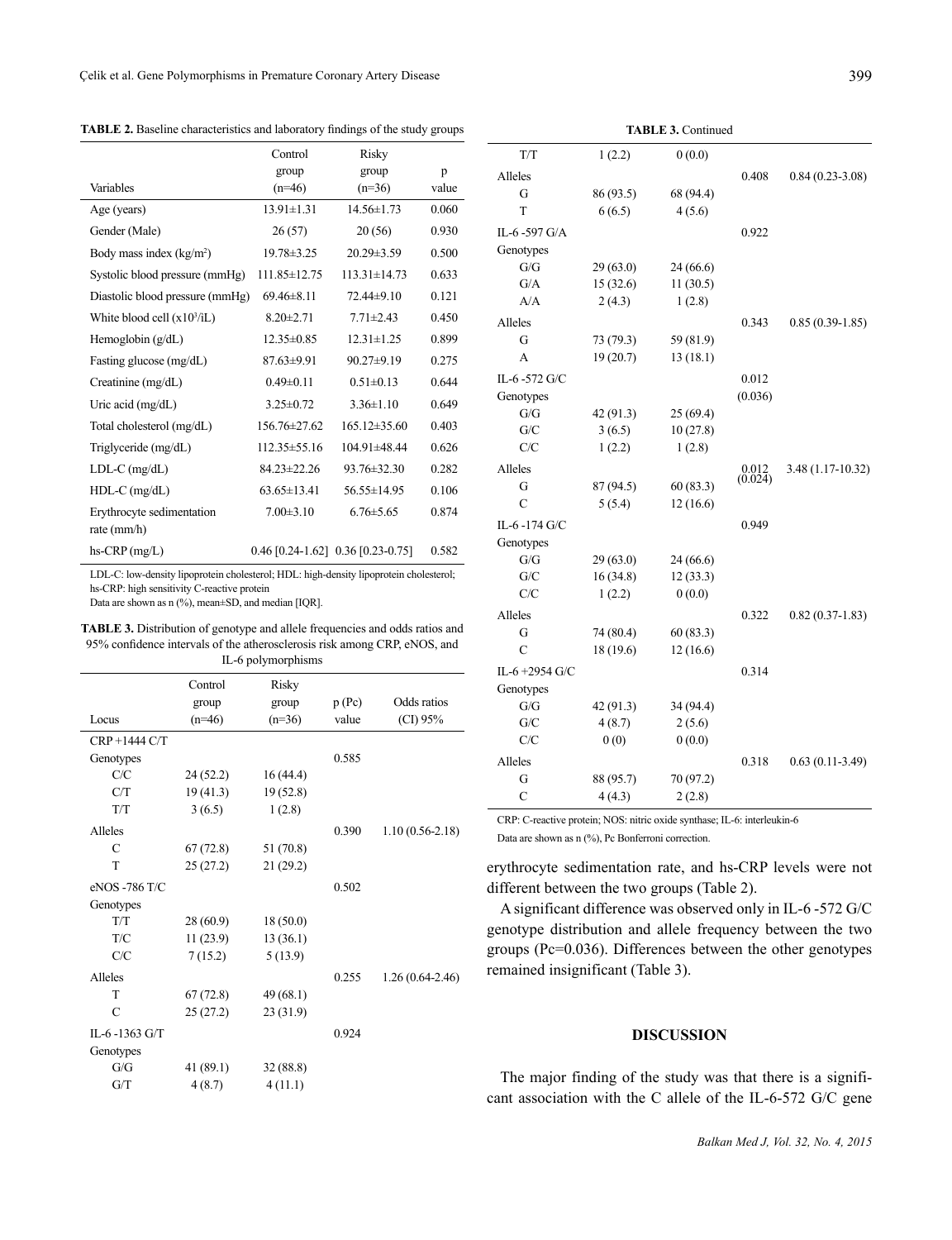polymorphism and adolescents with a parental history of premature CAD.

Family history of CAD is a risk factor for cardiovascular disease (12). It is known that a 2-fold increase in risk for cardiovascular disease with a positive history of premature CAD (3). The development of CAD becomes more important in subjects who are genetically at risk, especially in younger ages. Although family history is a strong risk factor, there are also other risk factors. Hypertension, dyslipidemia, obesity, diabetes mellitus or smoking habit may also contribute to risk of CAD development. None of the subjects in our study had these risk factors. The absence of these risk factors may lead to a lower risk of atherosclerosis development. Although it is difficult to expect CAD in these subjects with only risk factors in a multifactorial disease such as atherosclerosis, showing this risk genetically will provide an advantage. Recently, genetic polymorphism studies about inflammation biomarkers that are playing a role in the pathogenesis of atherosclerosis were performed. In the study of Ciftdogan et al. (13), the prothrombin G20210A and factor V G1691A polymorphisms were found at higher frequencies in child with a family history of premature CAD. Our findings for the IL-6-572 G/C polymorphism are compatible with the previous results and have originality in terms of being related with IL-6 which is a marker of inflammation.

Inflammation has a major critical role in the atherosclerosis process. As an inflammatory marker, CRP levels are associated with CAD (4-6). It has been concluded that genetic variations are responsible for the almost 35-40% difference in CRP levels between subjects (14). Brull et al. (15) showed that the +1444 C/T gene polymorphism in the 3'UTR significantly affects CRP levels. There are also many studies indicating that polymorphisms in the CRP gene were associated with CAD (16-19). Moreover, Abd El-Aziz et al. (19) showed that hs-CRP levels and the presence of the CRP +1059 G>C polymorphism are the determinants of premature atherosclerosis. In the present study, we found no association between the CRP +1444C/T polymorphism and adolescents at risk of premature atherosclerosis. The main reason for this discordance is the difference in the study populations. While previous studies investigated CRP polymorphism in patients with CAD, we studied healthy subjects with a family history of premature atherosclerosis. When viewed from this perspective, our findings were original.

IL-6 is one of the other proinflammatory cytokines which is associated with CAD. The genetic changes related to IL-6 might lead to cardiovascular diseases (20,21). It has been concluded that the 174 G/C polymorphism of the IL-6 gene effects IL-6 production (22). Of the three studies evaluating the relationship between premature CAD and the IL-6 polymorphism, only one did not find any significant association (23-25). Because our study group was composed of healthy volunteers instead of patients with premature CAD, our findings regarding the IL-6-572 G/C polymorphism were original.

Nitric oxide is a potent vasodilator originating from endothelial cells and it has a regulatory role in the regulation of blood pressure. There are many studies showing significant or insignificant associations between the eNOS gene polymorphism and premature CAD (26-29). Ekmekci et al. concluded that the eNOS 4a/b gene polymorphism was significantly higher in ST elevation myocardial infarction patients, but this polymorphism was not found to be an independent predictor for aortic dissection (27,29). Unfortunately, Milutinović et al. did not show the eNOS 4a/b gene polymorphism to be a genetic marker for premature CAD (26). Cam et al. (28) found an association between the eNOS Glu298Asp polymorphism and premature CAD. Unlike previous studies, our subjects were healthy adolescents.

The small sample size is the major limitation of the present study. It is obvious that finding healthy adolescent subjects who have a father with obstructive CAD during the first four decades is pretty difficult and time consuming. In a previous genetic polymorphism study with a similar population to ours (children aged between 5-16 years family history of premature CAD), the case group was formed of only 72 subjects (13). Although our sample size was small, a significant difference still existed for the IL-6 -572 G/C gene polymorphism, even after Bonferroni correction test was applied. High-volumed studies in this area will be more informative. As a limitation, we did not measured serum levels of eNOS and IL-6. It would be challenging to evaluate the possible correlation between the serum levels and genetic polymorphisms of these biomarkers. It is known that genetic information has an equal chance of being transmitted from the father and mother. Unfortunately, however, this was not taken into consideration when planning the study.

In conclusion, there is an independent association between the IL-6 gene polymorphism and adolescents with a family history of premature CAD. High-volume studies evaluating polymorphisms are needed in order to predict possible early phase atherosclerosis in this subgroup of the population.

**Ethics Committee Approval:** Ethics committee approval was received for this study from the ethics committee of the institution. (Approval Number: 11-BADK-034).

**Informed Consent:** Written informed consent was obtained from patients' relatives who participated in this study.

**Peer-review:** Externally peer-reviewed.

**Author contributions:** Concept - A.Ç., M.Ö., Ö.A., F.K.; Design - A.Ç., M.Ö., F.A., M.Y.; Supervision - A.Ç., Ö.A., K.K., İ.A., M.Y.,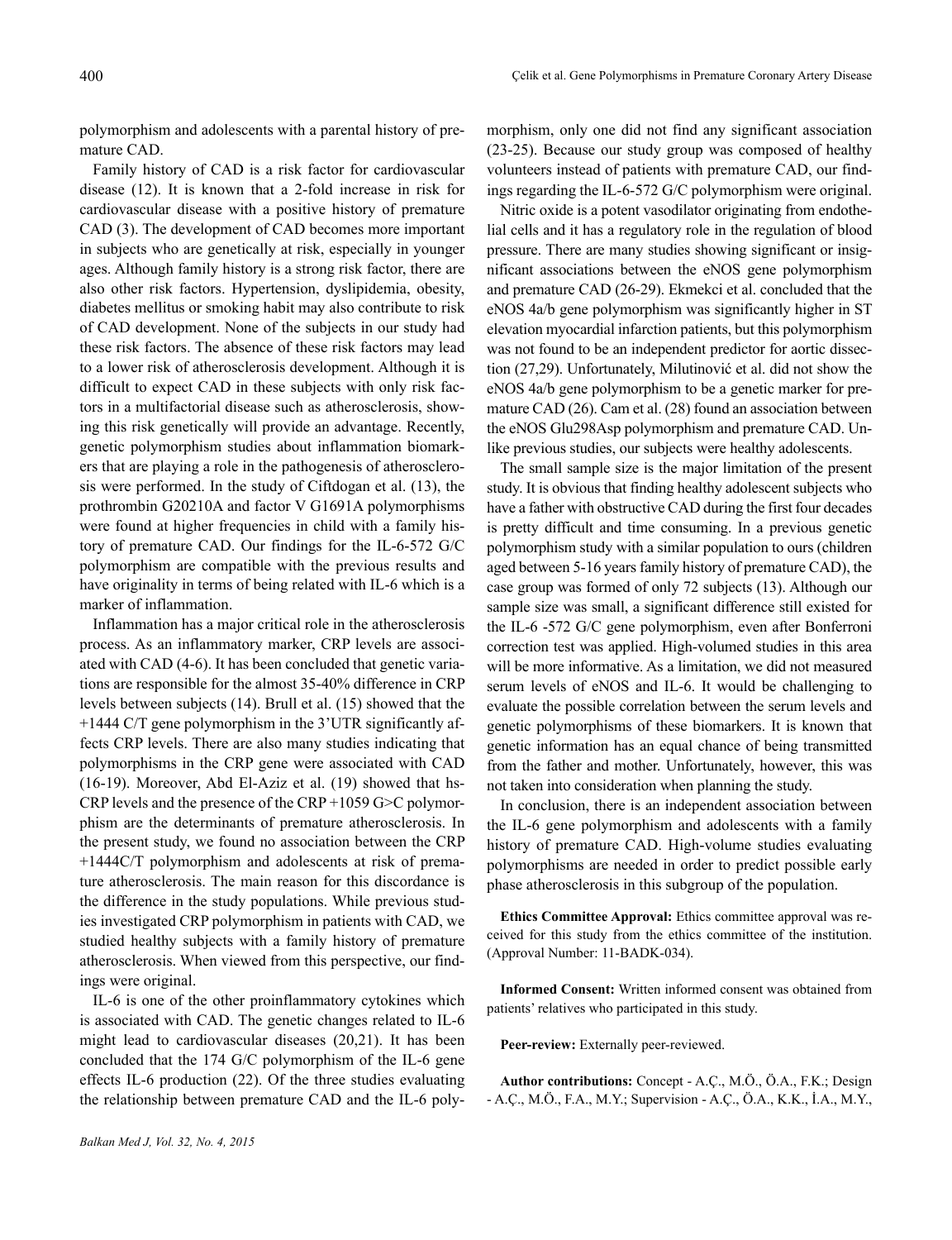F.K.; Resource - A.Ç., Ö.A., İ.İ., M.K., K.C.; Materials - A.Ç., F.A., İ.İ., M.K., K.C.; Data Collection &/or Processing - A.Ç., M.Ö., F.A., M.K.; Analysis &/or Interpretation - A.Ç., M.Ö., K.K., İ.A., M.Y., K.C., F.K.; Literature Search - A.Ç., K.K., İ.A., İ.İ.; Writing - A.Ç., Ö.A.; Critical Reviews - A.Ç., M.Ö., Ö.A., F.A., K.K., İ.A., İ.İ., M.Y., M.K., K.C., F.K.

**Conflict of Interest:** No conflict of interest was declared by the authors.

**Financial Disclosure:** This study was funded by Gaziosmanpaşa University Scientific Research Projects (2011/90).

# **REFERENCES**

- 1. Najjar SS, Scuteri A, Lakatta EG. Arterial aging: is it an immutable cardiovascular risk factor? *Hypertension* 2005;46:454-62. **[[CrossRef](http://dx.doi.org/10.1161/01.HYP.0000177474.06749.98)]**
- 2. Stary HC. Evolution and progression of atherosclerotic lesions in coronary arteries of children and young adults. *Arteriosclerosis* 1989;9:I19-32.
- 3. De Backer G, Ambrosioni E, Borch-Johnsen K, Brotons C, Cifkova R, Dallongeville J, et al; European Society of Cardiology Committee for Practice Guidelines. Third Joint Task Force of European and Other Societies on Cardiovascular Disease Prevention in Clinical Practice. European guidelines on cardiovascular disease prevention in clinical practice. Third Joint Task Force of European and Other Societies on Cardiovascular Disease Prevention in Clinical Practice. *Eur Heart J* 2003;24:1601- 10. **[\[CrossRef\]](http://dx.doi.org/10.1016/S0195-668X(03)00347-6)**
- 4. Virani SS, Polsani VR, Nambi V. Novel markers of inflammation in atherosclerosis. *Curr Atheroscler Rep* 2008;10:164-70. **[[CrossRef](http://dx.doi.org/10.1007/s11883-008-0024-0)]**
- 5. Kampoli AM, Tousoulis D, Antoniades C, Siasos G, Stefanadis C. Biomarkers of premature atherosclerosis. *Trends Mol Med* 2009;15:23-32. **[\[CrossRef\]](http://dx.doi.org/10.1016/j.molmed.2009.06.001)**
- 6. Tousoulis D, Kampoli AM, Papageorgiou N, Androulakis E, Antoniades C, Toutouzas K, et al. Pathophysiology of atherosclerosis: the role of inflammation. *Curr Pharm Des* 2011;17:4089- 110. **[[CrossRef\]](http://dx.doi.org/10.2174/138161211798764843)**
- 7. Mani A, Radhakrishnan J, Wang H, Mani A, Mani MA, Nelson-Williams C, et al. LRP6 mutation in a family with early coronary disease and metabolic risk factors. *Science* 2007;315:1278-82. **[[CrossRef](http://dx.doi.org/10.1126/science.1136370)]**
- 8. Mayer B, Erdmann J, Schunkert H. Genetics and heritability of coronary artery disease and myocardial infarction. *Clin Res Cardiol* 2007;96:1-7. **[[CrossRef](http://dx.doi.org/10.1007/s00392-006-0447-y)]**
- 9. Urbina EM, Williams RV, Alpert BS, Collins RT, Daniels SR, Hayman L, et al; for the American Heart Association Atherosclerosis, Hypertension and Obesity in Youth Committee of the Council on Cardiovascular Disease in the Young. Noninvasive assessment of subclinical atherosclerosis in children and adolescents: recommendations for standard assessment for clinical

research: a scientific statement from the American Heart Association. *Hypertension* 2009;54:919-50. **[[CrossRef\]](http://dx.doi.org/10.1161/HYPERTENSIONAHA.109.192639)**

- 10. Celik A, Ozcetin M, Celikyay ZR, Sogut E, Yerli Y, Kadi H, et al. Evaluation of possible subclinical atherosclerosis in adolescents with a family history of premature atherosclerosis. *Atherosclerosis* 2012;222:537-40. **[[CrossRef](http://dx.doi.org/10.1016/j.atherosclerosis.2012.03.026)]**
- 11. McDade TW, Hawkley LC, Cacioppo JT. Psychological and behavioral predictors of inflammation in middle-aged and older adults: The Chicago Health, Aging, and Social Relations Study. *Psychosom Med* 2006;68:376-81. **[[CrossRef](http://dx.doi.org/10.1097/01.psy.0000221371.43607.64)]**
- 12. Andresdottir MB, Sigurdsson G, Sigvaldason H, Gudnason V. Fifteen percent of myocardial infarctions and coronary revascularizations explained by family history unrelated to conventional risk factors. The Reykjavik Cohort Study. *Eur Heart J* 2002;23:1655-63. **[\[CrossRef\]](http://dx.doi.org/10.1016/S0195-668X(02)93235-5)**
- 13. Ciftdogan DY, Coskun S, Ulman C, Tikiz H. The factor V G1691A, factor V H1299R, prothrombin G20210A polymorphisms in children with family history of premature coronary artery disease. *Coron Artery Dis* 2009;20:435-9. **[[CrossRef](http://dx.doi.org/10.1097/MCA.0b013e32832bdb8c)]**
- 14. Yan M, Zhao L, Zheng F, Sun X, Zhang Y, Wang C. The relationship between gene polymorphism and CRP level in a Chinese Han population. *Biochem Genet* 2007;45:1-9. **[\[CrossRef\]](http://dx.doi.org/10.1007/s10528-006-9043-0)**
- 15. Brull DJ, Serrano N, Zito F, Jones L, Montgomery HE, Rumley A, et al. Human CRP gene polymorphism influences CRP levels: implications for the prediction and pathogenesis of coronary heart disease. *Arterioscler Thromb Vasc Biol* 2003;23:2063-9. **[[CrossRef](http://dx.doi.org/10.1161/01.ATV.0000084640.21712.9C)]**
- 16. Wang L, Lu X, Li Y, Li H, Chen S, Gu D. Functional analysis of the C-reactive protein (CRP) gene -717A>G polymorphism associated with coronary heart disease. *BMC Med Genet* 2009;10:73. **[\[CrossRef\]](http://dx.doi.org/10.1186/1471-2350-10-73)**
- 17. Akbarzadeh Najar R, Ghaderian SM, Tabatabaei Panah AS. Creactive protein(CRP) gene polymorphisms: implication in CRP plasma levels and susceptibility to acute myocardial infarction. *Mol Biol Rep* 2012;39:3705-12. **[[CrossRef\]](http://dx.doi.org/10.1007/s11033-011-1145-z)**
- 18. Hermann M, Fischer D, Hoffmann MM, Gasser T, Quitzau K, Meinertz T, et al. CRP and CD14 polymorphisms correlate with coronary plaque volume in patients with coronary artery disease--IVUS substudy of the ENCORE trials. *Atherosclerosis* 2012;220:172-6. **[[CrossRef](http://dx.doi.org/10.1016/j.atherosclerosis.2011.10.019)]**
- 19. Abd El-Aziz TA, Mohamed RH. Human C-reactive protein gene polymorphism and metabolic syndrome are associated with premature coronary artery disease. *Gene* 2013;532:216-21. **[\[CrossRef](http://dx.doi.org/10.1016/j.gene.2013.09.042)]**
- 20. Giacconi R, Cipriano C, Albanese F, Boccoli G, Saba V, Olivieri F, et al. The 174G/C polymorphism of IL-6 is useful to screen old subjects at risk for atherosclerosis or to reach successful ageing. *Exp Gerontol* 2004;39:621-8. **[[CrossRef](http://dx.doi.org/10.1016/j.exger.2003.12.013)]**
- 21. Brull DJ, Montgomery HE, Sanders J, Dhamrait S, Luong L, Rumley A, et al. Interleukin-6 gene -174G/C and -572G/C promoter polymorphisms are strong predictors of plasma interleukin-6 levels after coronary artery bypass surgery. *Arterioscler Thromb Vasc Biol* 2001;21:1458-63. **[[CrossRef](http://dx.doi.org/10.1161/hq0901.094280)]**
- 22. Aker S, Bantis C, Reis P, Kuhr N, Schwandt C, Grabensee B, et al. Influence of interleukin-6 G-174C gene polymorphism